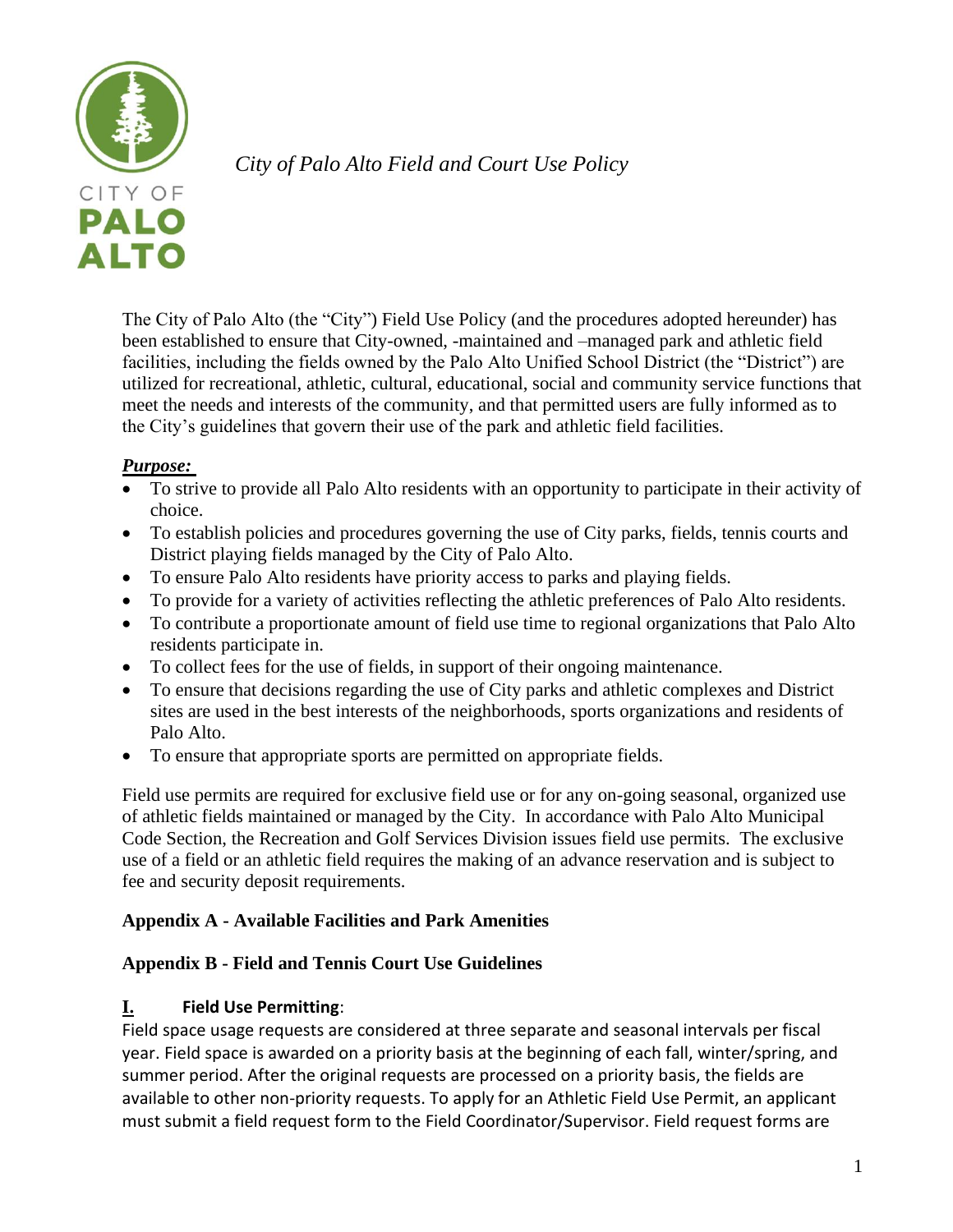available:

- 1. Online a[t www.cityofpaloalto.org;](http://www.cityofpaloalto.org/)
- 2. In person at Cubberley Community Center; or
- 3. By requesting a form from the Field Coordinator/Supervisor at [playingfields@cityofpaloalto.org](http://playingfields@cityofpaloalto.org/)

**Fall**  $\sim$  The first day of school (mid-August) through December 31.

**Winter**/**Spring** ~~ January 1 through the last day of school (end of May early June). **Summer**  $\sim$  early June through mid-August.

## **II. Field Request Form Deadlines:**

- 1. For Fall seasonal use dates, request forms must be submitted by May 1.
- 2. For Winter/Spring seasonal use dates, request forms must be submitted by November 1.
- 3. For Summer seasonal use dates, request forms must be submitted by March 1.

## **III. Seasonal Use Priority:**

- Palo Alto resident youth non-profit soccer and football organizations have field use priority on soccer/baseball/football joint use fields during the Fall use period.
- Palo Alto resident youth non-profit baseball, softball and lacrosse organizations have field priority on the baseball-softball/soccer joint use fields during the Spring use period.

## **IV. Exceptions to Seasonal Priority:**

- District programs have annual priority on District fields only.
- Palo Alto Recreation-administered programs have annual use priority on all fields.

# **V. Eligibility:**

The following are the field use guidelines that will be used for priority booking at the start of each seasonal brokering period. Priority will be given in the order below.

- 1. City and District Activities
- 2. Palo Alto Youth, non-profit\* organizations with at least 51% residency
- 3. Palo Alto Adult, non-profit\* organizations with at least 35% residency
- 4. Non-profit groups with 25% or more Palo Alto residence will be given priority for any remaining fields
- 5. Other groups not meeting the 25% requirement or for profit will be considered at staff discretion.

\*To qualify for non-profit rates, organizations must provide a copy of their letter of non-profit status from the California Secretary of State's Office with their non-profit ID number indicated thereon, Payment with an organization's check or charge card is required.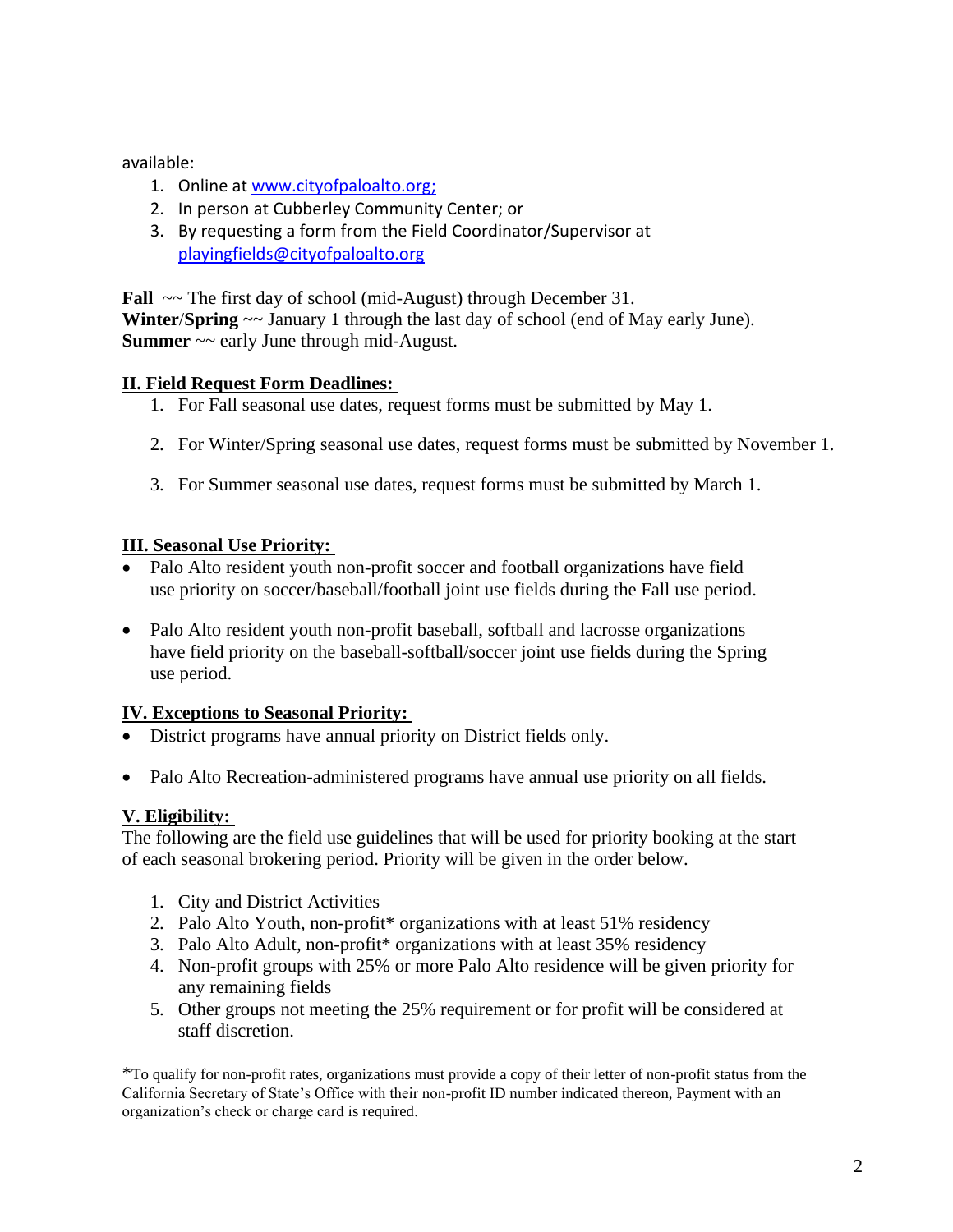Priority organizations (groups 2 and 3) will have the opportunity to discuss field use needs with City staff facilitating, and attempt to negotiate an agreement on field allocations. The negotiated field allocation agreement must be consistent with section VI Field Allocations below. If two or more organizations are unable to agree with a negotiated field allocation agreement then a round robin brokering system will be used to determine the allocation of fields among organizations.

Organizations will receive priority based on seasonal sports first (see Section III), followed by organizations that meet the priority residency requirement above. Adults and youth will broker separately with slots set aside for youth and adults as defined in Section VI. Groups with less than 25% residents and for-profit groups, reserve fields on a first come first served basis as available.

If a round robin process is used the first round will be based on the number of residents in each organization. The number of residents will be broken down to equal a number of teams. Each team will then receive two practice slots a week and 0.55 game slots per weekend. The second round will broker for the total number of teams each organization has, less the teams that received fields in the first round. For more information please see Field and Tennis Court Use Guidelines.

**VI. Field Allocations:** Fields will be permitted for the activities in which the field(s) are intended for, designed for, classified as, or for activities conducted in a manner that does not compromise public safety or field quality and integrity.

- Youth organizations or leagues that qualify for priority booking will be allocated fields as follows:
	- Two (2) practice slots\* per team per week.
	- 0.55 game slots\* per team per week
	- Fields will be allocated to age appropriate athletes
	- 7v7 or younger small fields
	- $8v8 10v10$  medium fields
	- 11v11 large fields

\*Game slots, Practice Slots and age breakdowns are defined based on sport and field *When priority booking takes place, slots are reserved for the entire brokering period. Slots brokered do not change because of daylight savings.* 

- At the Stanford/Palo Alto Playing Fields, the 8:30-10:00 pm weekday slots will be reserved for adult league play Monday, Tuesday, and Thursday. 7pm-10pm slots are reserved for adults on Wednesday and Friday.
	- Sunday mornings from 8:00 am to 12:30 pm, at Terman 1 and 2, JLS 1, 2 and 3 and Mayfield will be reserved for adult league play**. Adult leagues will be held to a maximum of 1 slot per team every other week**. Any additional slots are open to all.

Each group that has seasonal priority can reserve all the slots they require based on the number of teams in their organization.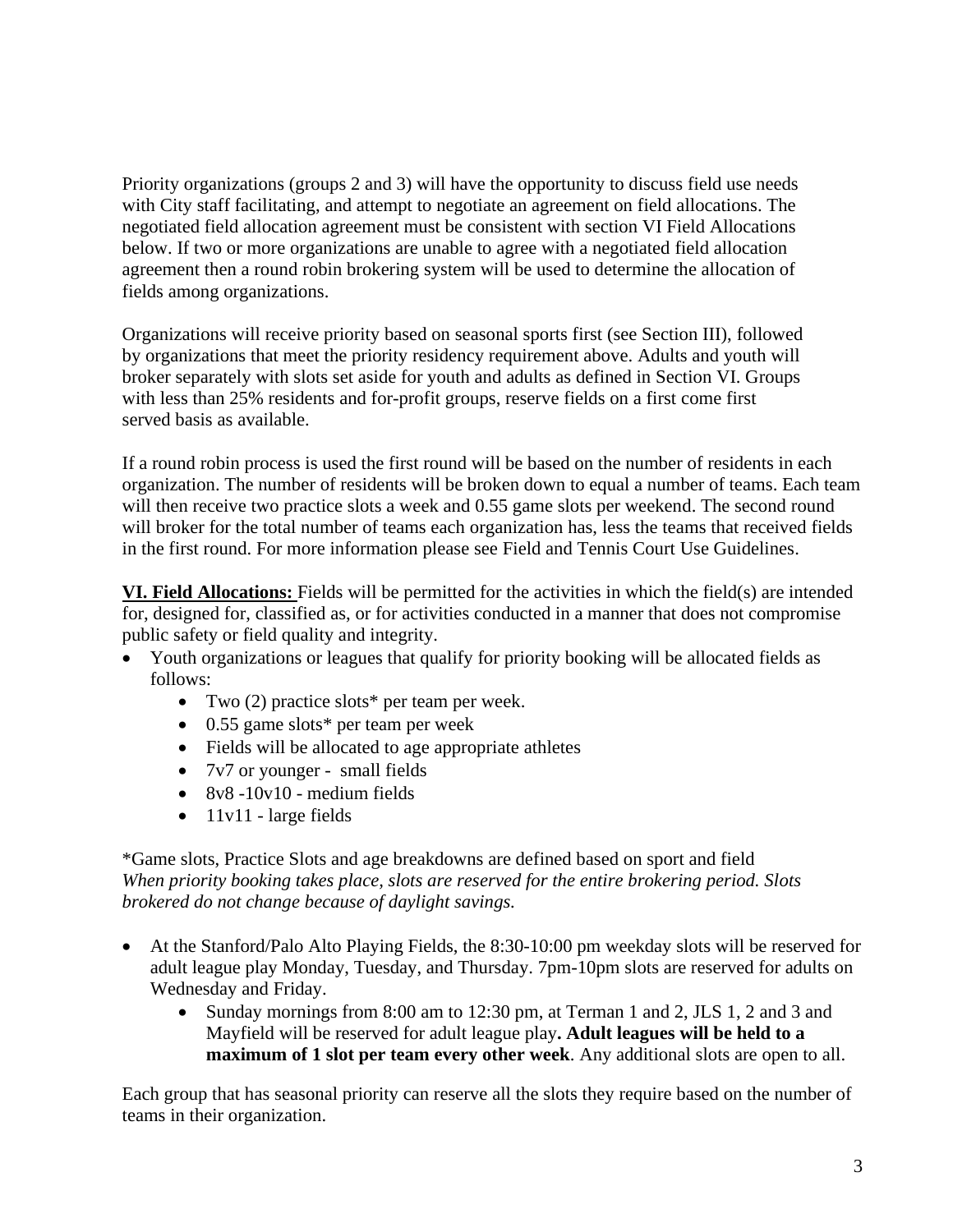#### **Tournaments:**

Organizations who receive priority brokering may request one tournament a year; that tournament will be given priority of fields use. Tournament dates must be given in advance of brokering and there can only be one tournament a weekend. All additional tournaments are at staff discretion. Additional information found in Field and Tennis Court Use Guidelines.

#### **VII Residency:**

A resident is a person residing within the city limits of the City of Palo Alto. Any person owning and paying taxes on real property in Palo Alto, but who is not living in the City, and any person having only a Palo Alto business address, is NOT considered a resident for field use application purposes. Children attending District schools are considered residents for brokering purposes. The City will require identification or documentation of residency. In the event proof of residency cannot be established, the person will be classified as a non-resident and fees and brokering privileges will be adjusted accordingly.

#### **VIII. Residency Verification:**

Palo Alto Recreation requires a master league roster complete with players' first and last names alphabetized, address, phone number, team, and proof of residency. Proof of residency may include:

- Palo Alto Utility Number
- Copy of Current driver's license with Palo Alto Address
- Copy of current school I.D. card or verification form (provided by city) signed by school (for youth attending PAUSD school)

Any group or organization found to be misrepresenting its residency status will have its permit revoked for the season and will be excluded from brokering for the following season. In addition, any group or organization found to be reserving field use for any time period time for another organization (that would otherwise have a lower priority for field scheduling) will be penalized by the revocation of its permit for the season for which the permit is issued and that group or organization will be assigned the last (or lowest) priority for field use scheduling for the immediately following season.

#### **IX. Fees**

All fees are due and payable **prior** to the issuance of any approved field use permit. The fees and charges for any field use permit are established by the City Council in the Municipal Fee Schedule and are not negotiable; only the Council has the authority to waive fees and charges by amendment to the Municipal Fee Schedule. Fees will be reviewed regularly and adjusted accordingly. Fees can be found in Field and Tennis Court Use Guidelines.

## **X. Deposits**

1. A refundable deposit of one hundred dollars (\$100.00) is required for *all* single athletic field use reservations. Long term renters are required to provide a \$750 refundable security deposit. 2. The City reserves the right to deduct from the security deposit any and all additional charges relating to, but not limited to, janitorial services, maintenance/repair services, staff time, or emergency services that are required as a result of the field use.

3. Forfeiture of all or part of your security/damage deposit may occur for any of the following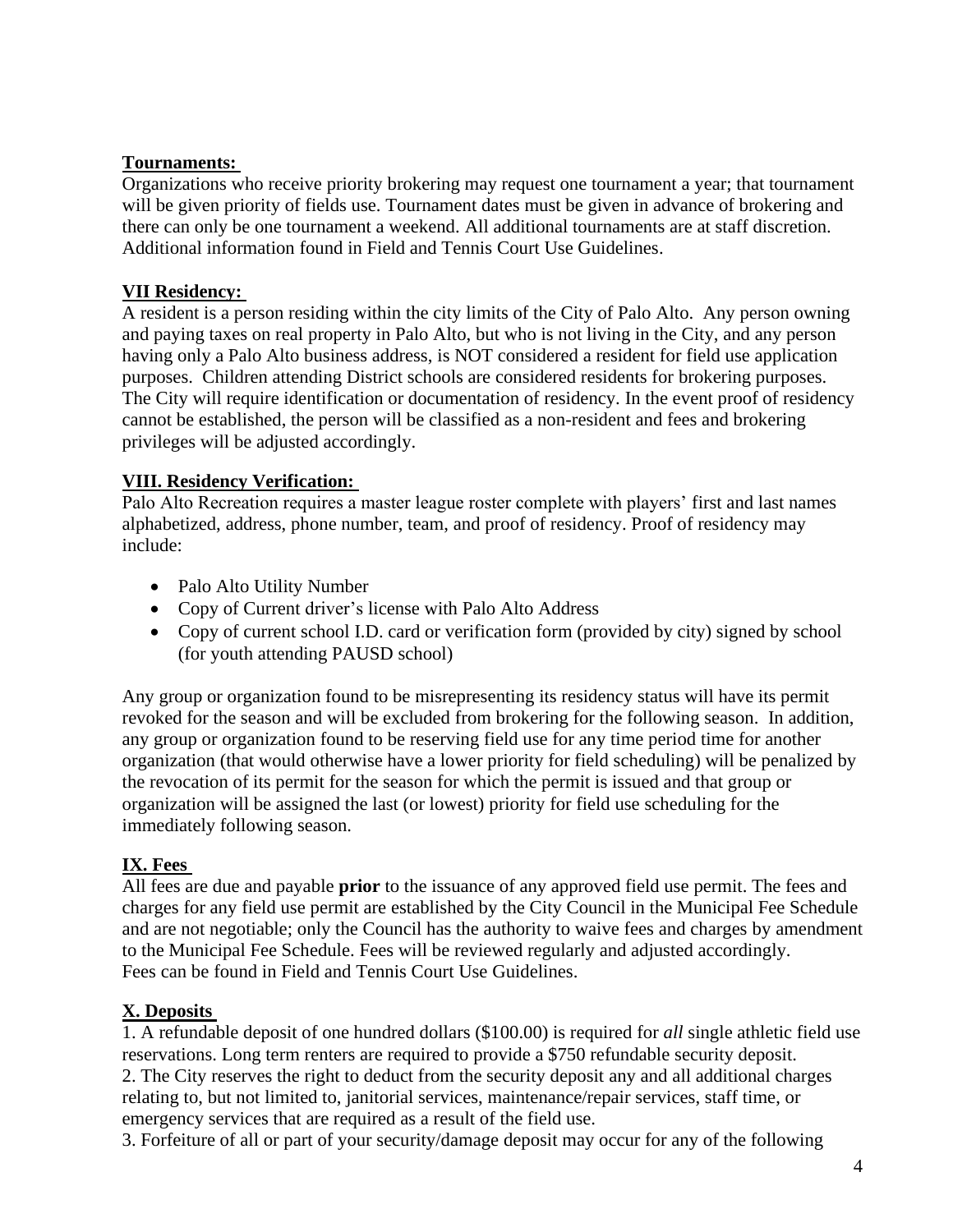reasons:

a. Damage to facility;

b. Misuse of the facility;

c. Inadequate cleanup by the permit holder, requiring additional custodial/staff time following the permit holder's use;

d. Violation of field use rules

4. If additional fees due and payable exceed the amount of the security deposit, the permit holder will be billed for the balance due. Payment will be due and payable within thirty (30) days of the date of invoice. Fees that are not paid will be assigned for collection to a collections agency and the user group will be ineligible to apply for field use until the unpaid amount is settled in full.

## **Insurance Liability**

A valid insurance certificate is required for use of any City or District field. The insurance certificate must afford one million dollars (\$1,000,000.00) of general liability coverage per occurrence and contain the following information:

• *General liability coverage (property and bodily injury) as evidenced by an insurance certificate with an endorsement naming the City of Palo Alto (CPA) AND the Palo Alto Unified School District (PAUSD) as ADDITIONAL INSURED, and guaranteeing 30 days prior notice to change or cancellation of the policy*.

Use of fields will not be permitted unless a valid insurance certificate has been received by not later than two

(2) business days prior to the scheduled date of use of the field or other facility.

- 1. The permit holder shall be responsible for any and all damage to the City's or the District's premises, turf, equipment and/or property. If additional maintenance is deemed necessary (in excess of normal services/time) to restore the premises, turf, equipment and/or property to reasonable use by others. the permit holder shall be charged accordingly.
- 2. The City and the District disclaims responsibility for any accident, injury, liability, loss or damage to person or property as a result of unauthorized field use.
- 3. The permit holder will be responsible for all actions and omissions that result in damages that are caused by their attendees.

# **XII. Court Usage**

1. Courts are available for reservation for Palo Alto Tennis Club and USTA **tournament/match use only. Mitchell Park Courts 5,6,7 are available for reservation by Pickleball organizations but only for tournaments and only during Pickleball hours.**

2. The City brokers all City and District tennis courts (district courts available weekends, holidays and after 4pm on school days) .

3. Only 50% of the available courts at any location can be reserved at the same time and date unless permitted by the Recreation Department for special requests/tournaments. All other courts will remain open to the general public.

4. Courts are not available for reservation by individuals for private use, including private lessons, picnics and individual play. No person shall provide or offer tennis lessons for compensation on City-owned tennis courts except as part of and approved as a City-sponsored program.

5. Courts are available for individual use on a **first-come, first-served basis**. Each court use is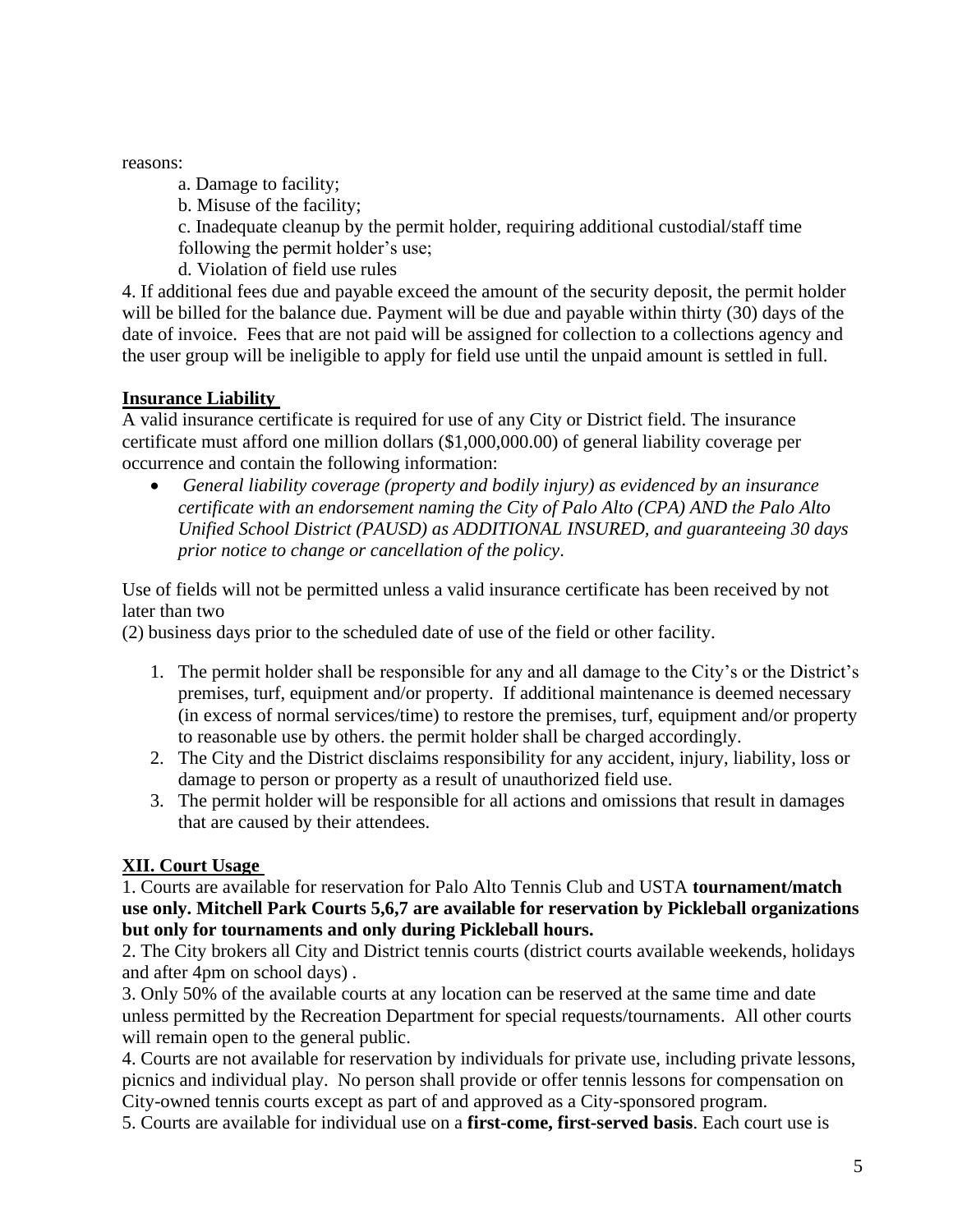subject to a one-hour time limit whenever there are others waiting to use the court.

6. Courts are for racquet sports only unless expressly allowed via permit issued by the Community Services Department. No rollerblades, skates, skateboards, or pets are permitted on any court.

7. No individual may solely occupy and use a court if other individuals are waiting to play on that court.

8. Only non-marking soled shoes are allowed on the courts.

**A: Locations:** courts are available at the following locations:

- o Cubberley Community Center (6)
- o Mitchell Park (7)
- o Rinconada Park (9)
- o Hoover Park (2)
- o Peers Park (2)
- o Terman Park (2)
- o Weisshaar Park (2)
- o Gunn High School (7)
- o Palo Alto High School (7)
- o JLS Middle School (6)
- o Jordan Middle School (4)
- B) Multi striped courts

Mitchell Park courts 6,7 are stripped with Tennis and Pickleball lines. These multi use courts have designated hours

- Tennis priority hours
	- o 2:30pm -10pm Monday-Sunday
- Pickleball priority hours
	- o 8am-2:30pm Monday- Sunday
- Hours outside of the priority times are available for first come first serve play.
- Reservations can only be made during priority hours and only for the sport with priority during those times.
- •

# **B: Court Fees for reservation:**

Residents: \$5.00-\$10.00 per court per hour Non-residents: \$7.00- \$20.00 per court per hour

# **XIII. Permit Rules & Regulations**

1 Permits cannot be transferred or assigned to any other person, group or organization for any reason.

2 Users must pick up and remove any trash generated by their activity.

3 The misuse of City or District facilities or the failure to conform to facility regulations, established policies (including the Wet Field Policy) and procedures or any other Federal, State, or local law, rule regulation or ordinance shall be sufficient grounds for the immediate revocation of the permit and/or the denial of any future applications. No refund will be granted.

4 Permit holders shall restrict their use to only those fields or courts specifically reserved and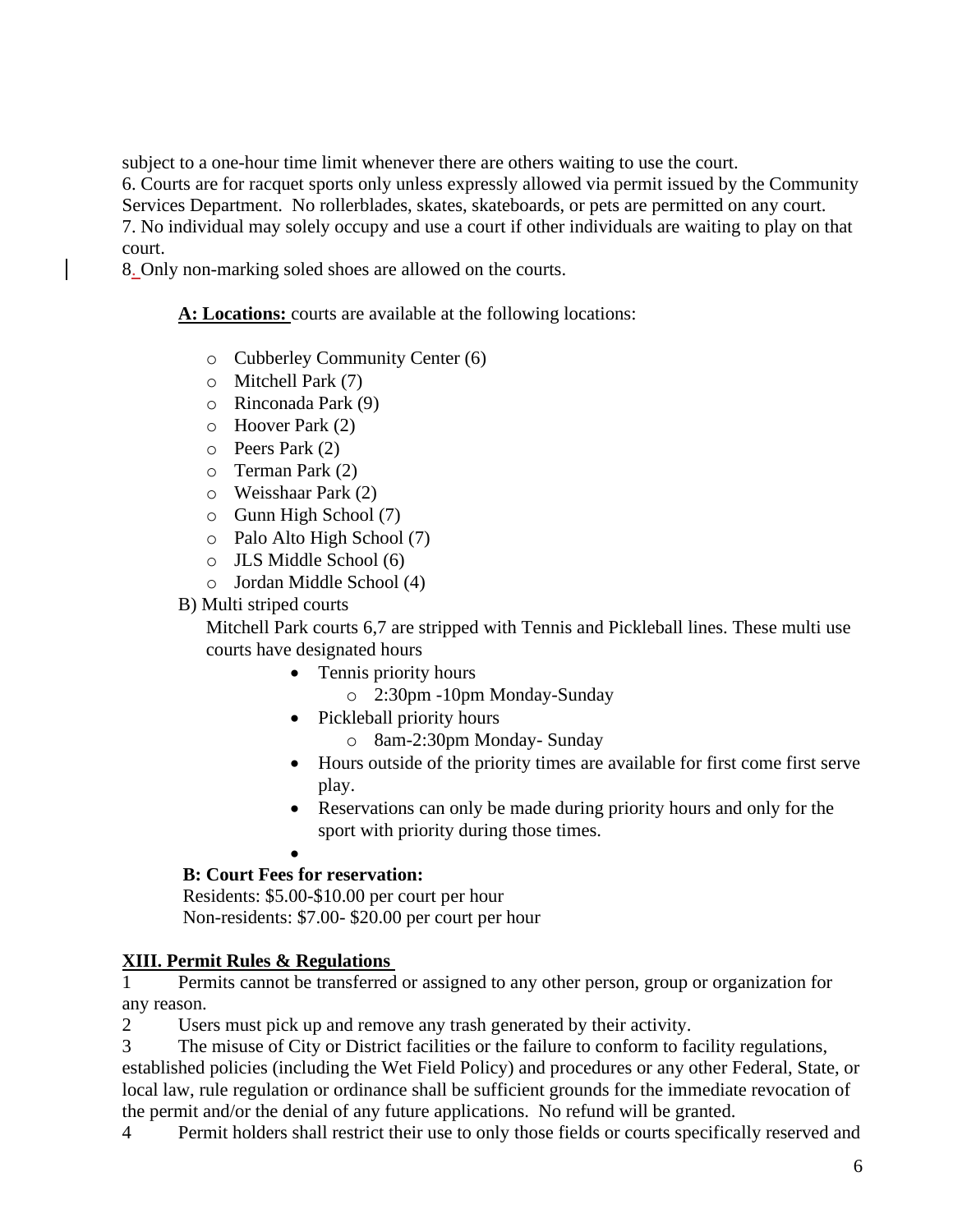paid for, as designated in their permit. Other fields or courts may be scheduled by other groups and may not be available. Permit holders must be in possession of their Use Permit in case there is a need to address the question of who has priority use or reservation for the field or court in question. If the permit holder cannot use a field or court due to unauthorized use by another party, the permit holder should contact the Palo Alto Police Department at 650-329-2413. Complaints from surrounding neighborhood residents as to the permittee's activity noise level, litter and debris, and/or disregard of parking regulations could lead to the cancellation of the permit or reservation, the forfeiture of the security deposit, and the denial of facility use in the Future. **See Good Neighbor Policy**

## **XIII. Permit Rules & Regulations**

5 Permits cannot be transferred or assigned to any other person, group or organization for any reason.

6 Users must pick up and remove any trash generated by their activity.

7 The misuse of City or District facilities or the failure to conform to facility regulations, established policies (including the Wet Field Policy) and procedures or any other Federal, State, or local law, rule regulation or ordinance shall be sufficient grounds for the immediate revocation of the permit and/or the denial of any future applications. No refund will be granted.

8 Permit holders shall restrict their use to only those fields or courts specifically reserved and paid for, as designated in their permit. Other fields or courts may be scheduled by other groups and may not be available. Permit holders must be in possession of their Field Use Permit in case there is a need to address the question of who has priority use or reservation for the field or court in question. If the permit holder cannot use a field or court due to unauthorized use by another party, the permit holder should contact the Palo Alto Police Department at 650-329-2413.

9 Complaints from surrounding neighborhood residents as to the permittee's activity noise level, litter and debris, and/or disregard of parking regulations could lead to the cancellation of the permit or reservation, the forfeiture of the security deposit, and the denial of facility use in the future. **See Good Neighbor Policy** 

# **XIV. General Rules & Regulations**

*All City of Palo Alto Municipal Codes/Regulations apply to all City and PAUSD fields.* 

1. No activity other than softball is permitted at the El Camino Park and Baylands Athletic Center softball fields, unless such activity is expressly allowed by permit.

2. The City reserves the right to cancel an approved reservation due to maintenance needs, overuse of facility, unsafe conditions, or due to a conflict with a City or District event. In these cases, all attempts will be made to provide a minimum of 15 days advance notice and to provide an alternate location for the group's scheduled practice, game or activity. In the event of an emergency, when only short or no notice can be provided, groups must cooperate with the request to not use the facility or risk loss of current permit and denial of future use. If there are no alternate facilities available, the City is not obligated to provide an alternate facility. In case of such event, a full refund will be given.

3. No person shall use an athletic field which is posted as being closed, whether the closure is for excess rainfall or for field maintenance or other reason.

4. All motor vehicles must park in marked stalls in the parking lots or legally on side streets, or be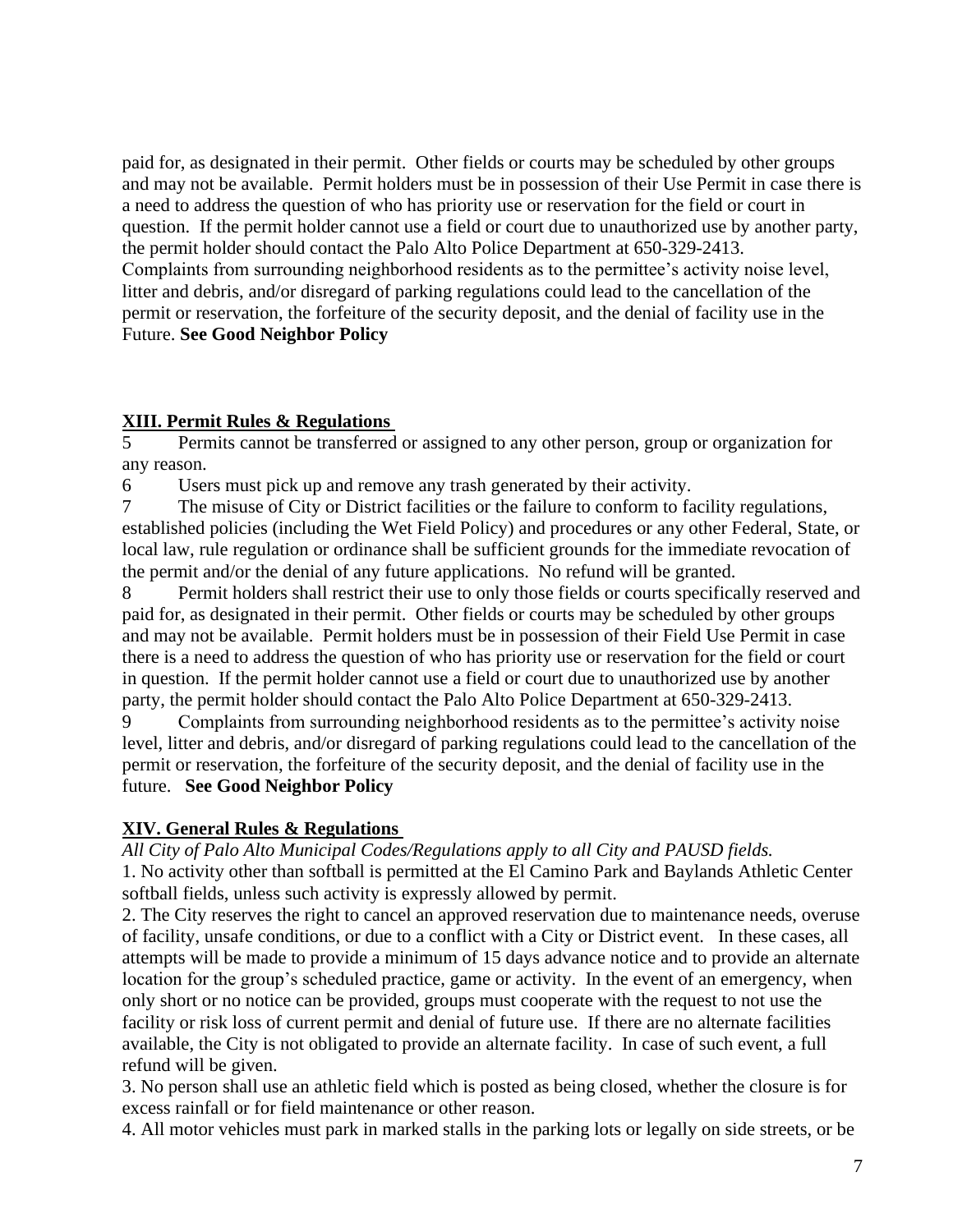subject to citation. No unauthorized vehicles shall enter park premises, drive on turf, grounds, playfields, or paved walkways.

5. All dogs must be on a leash and owners must clean up after their dogs.

6. For guidelines regarding facility hours of operations, **see Appendix B**.

7. No portable BBQ's are permitted at any time in any facility.

8. No golf is permitted at any park or sports complex, with the exception of the Palo Alto Municipal Golf Course.

9. Baylands Athletic Center is closed on Mondays for maintenance.

10. No alcohol or tobacco products are allowed on any District property at any time.

11. Athletic fields may be lined prior to a group use. Water soluble spray paint is the only permitted means of lining a field. No fields are permitted to be lined by means of Round Up, Dolomite or other herbicide, which can permanently burn lines into the field. Different color lines should be used for different sports. Soccer shall use white, rugby shall use blue and lacrosse shall use yellow.

12. Vending at a field is permitted only if the vendor is associated with the activity and has received the prior approval of the City's representative.

13. Gambling is prohibited at all City and District property.

14. Soccer goals must be anchored at all times when they are located on the playing fields. When goals are not being utilized for play, they must be secured off the playing fields in a manner which will not permit tipping or create any hazardous condition that could cause injury to any person. The City of Palo Alto and District are not liable for accidents, injuries or loss of or damage to individuals or property. Should any goal left on site be found not secured and locked up properly, the permittee will be subject to a fine of \$250.00. A subsequent violation will result in revocation of the current field user's permit.

15. The City of Palo Alto encourages partnerships and volunteerism to improve field quality and maintenance; however, in the absence of a written agreement, donations and/or contributions of time does not give any organization priority at any facility. Groups wishing to make alterations to facilities must submit these improvement requests in advance to the City. No groups will be allowed to make any alteration to any facility without first obtaining the City's approval.

## **XV. Field and court releases**

Field and court releases and refunds shall follow guidelines below.

## **Weekday Slots:**

- Field releases done before the start of the permit will receive a full refund.
- Field releases done after the start of the permit must be done by the  $7<sup>th</sup>$  of each month and will receive a 50% refund
- All refunds done after the  $7<sup>th</sup>$  will receive no refund

## **Weekend Slots:**

- Weekend slots can be released up to 3 weeks after the publication of the league game schedule for a full refund.
- Releases after 3 weeks of the publication of the league game schedule can be done by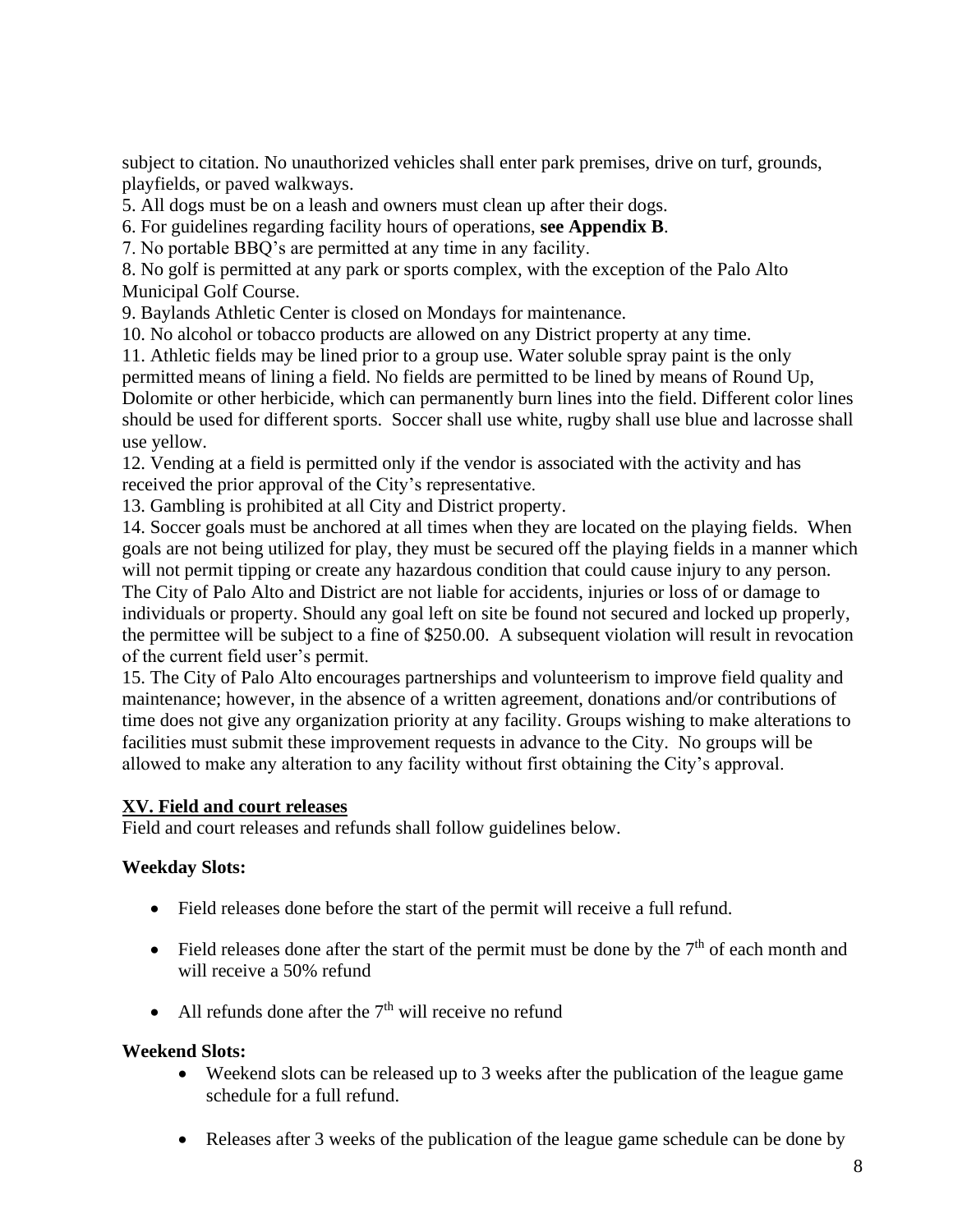the  $7<sup>th</sup>$  of each month for a 50% refund.

• All releases done after the  $7<sup>th</sup>$  will receive no refund.

*Users who are found to not be using the field and court space and not releasing can be subject to losing field space for the following brokering period.*

#### • **XVI. Wet Field Policy**

No refunds will be given for field closures due to rain. Field slots can be rescheduled. Athletic use of wet or saturated fields may cause extensive damage resulting in field closure and costly renovations. Groups shall abide by the **Wet Field Policy** and preserve the life and condition of the fields by not playing on them in wet conditions. The following policy applies to a period of rainfall, over-watered fields and/or irrigation breaks. The "rainout" condition hotline is **650-329-2697**.

- All grass fields are deemed closed to use during rainfall. Play will be allowed during a light mist if the ground is hard and relatively dry at the time field use is considered.
- In the event of rainfall (any precipitation that is greater than a light drizzle on a dry field), the fields will be deemed closed after the cessation of precipitation.

A failure to abide by this policy may result in the revocation of the permit and/or elimination for priority brokering for the following season. Individuals who violate this provision may also be subject to a \$100 fine in accordance with the Palo Alto Municipal Code. Please see Field and Tennis Court Use Guidelines for additional information

# **XVII. Field Preservation:**

The City will aim to maintain fields uniformly and at the highest possible quality. Your cooperation is needed to preserve the fields on City and District fields by following these guidelines:

1. Limit the use of cleats. Cleats longer than one-quarter inch  $\left(\frac{1}{4}\right)$  are prohibited for use on any synthetic turf playing fields.

2. Field use, especially sports practices, should be conducted in a manner that play will take place on different sections of the turf, thus reducing excessive turf wear and damage to any one area.

3. Rotate use of areas (i.e.: use middle of turf area for drills one day and sides of the field the following day), and when possible, stay off of the fringe or bare areas to limit erosion and further damage.

3. Replace turf divots at the end of each day to help re-root the grass.

4. Do NOT use the fields during or after heavy rain, or when wet or muddy, for at least 48 hours

5. Soccer practices shall NOT be held on the infield area of a softball or baseball diamond.

6. Softball, baseball, and T-ball practices shall be held only on designated ball fields in order to prevent injuries to other park users.

7. Remove all equipment at the conclusion of use each day. This includes soccer goals. No equipment shall be allowed to be left unattended on City or District property without the prior approval of the Fields Coordinator.

8. Do not overcrowd fields by scheduling multiple games in areas reserved. Allow a safe distance between fields for safe passage of spectators and participants.